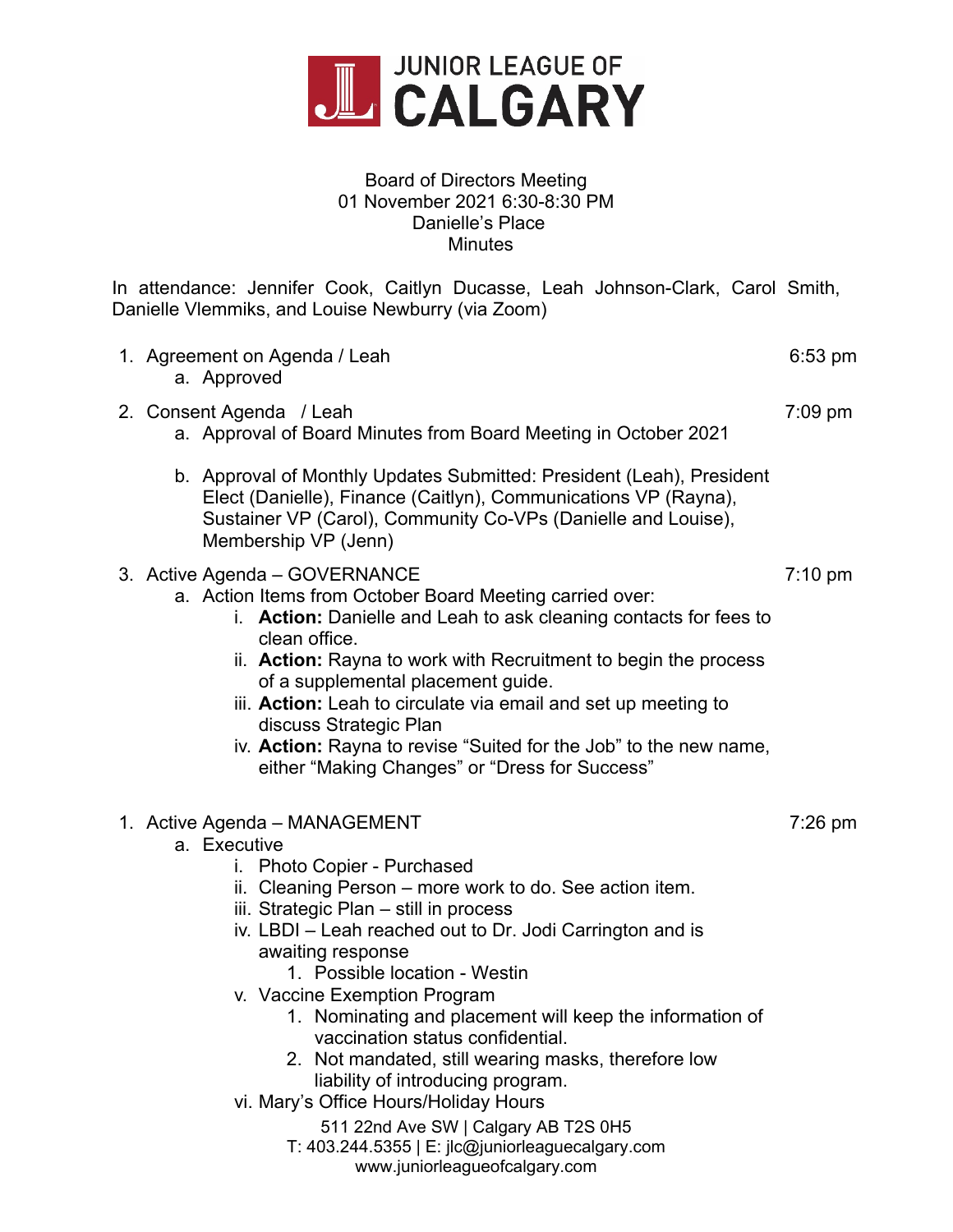- 1. Motion: Leah moves to approve office closure Dec 16, 2021 at 1:30pm to Jan 3, 2022. Seconded by Jenn
- a. Finance / Caitlyn
	- i. New Member Property Management Victoria is joining the League and has been given the role of property management
		- 1. **Action**: Caitlyn to contact Victoria and ask her to be tenant liaison
		- 2. **Action:** Caitlyn to contact Vera about recording rent AR
		- 3. **Action:** Leah to ask Lynne to request money from tenants
	- ii. Emailed Q1 financials to the board.
		- 1. **Action**: All board members to review individual committee budgets
- a. Communications / Rayna
	- i. No updates
	- ii. Discussion around the role of Communications VP
		- 1. Is this a board role? Will continue discussion when VP is present at next meeting.
- a. Sustainer / Carol
	- i. Tenant Missed Payment see action item above.
	- ii. Exercise Fundraiser Trainer has signed on again for free as fundraiser for JLC. Jan 12, 19, 26, Feb 2 – 6:00-7:00pm
	- iii. Poinsettia Fundraiser Results 333 plants ordered, 336 ordered. \$3,330 raised. Funds to be shared with Sustainers
- a. Membership / Jenn
- b) Has our insurance policy notified us of needing to add anything like a Covid disclaimer to our events? Here is an example of one that the San Diego league has on their events:
	- a. **COVID-19 continues to pose a public health risk. Attending events in public carries an inherent risk of spreading and/or contracting COVID-19. Your attendance at this in-person event is voluntary. A remote option will be available if possible. By voluntarily attending this in-person event you are assuming all risks of injury, illness and death associated with your attendance at this event. JLSD is taking precautions to help mitigate the risks associated with COVID-19, but JLSD is not liable for any injuries or illnesses associated with this event. You are required to selfmonitor for COVID-19 symptoms and to refrain from attending this event if you are experiencing symptoms of COVID-19 or if you have any reason to believe that you have been exposed to COVID-19. Further, you must agree to abide by all posted/stated safety and hygiene protocol for this event. If this event requires proof of COVID-19 vaccination for my attendance, I understand that I may be asked to show the same. If you have any questions regarding safety and hygiene protocol for this event, please contact the event lead.**

**Action**: Leah to contact insurance and ask if we should include disclaimer on events. \

c)

- a. Community / Danielle and Louise
- d) Ideas for Impact Events
	- a. In person volunteer GM November

511 22nd Ave SW | Calgary AB T2S 0H5 T: 403.244.5355 | E: jlc@juniorleaguecalgary.com www.juniorleagueofcalgary.com